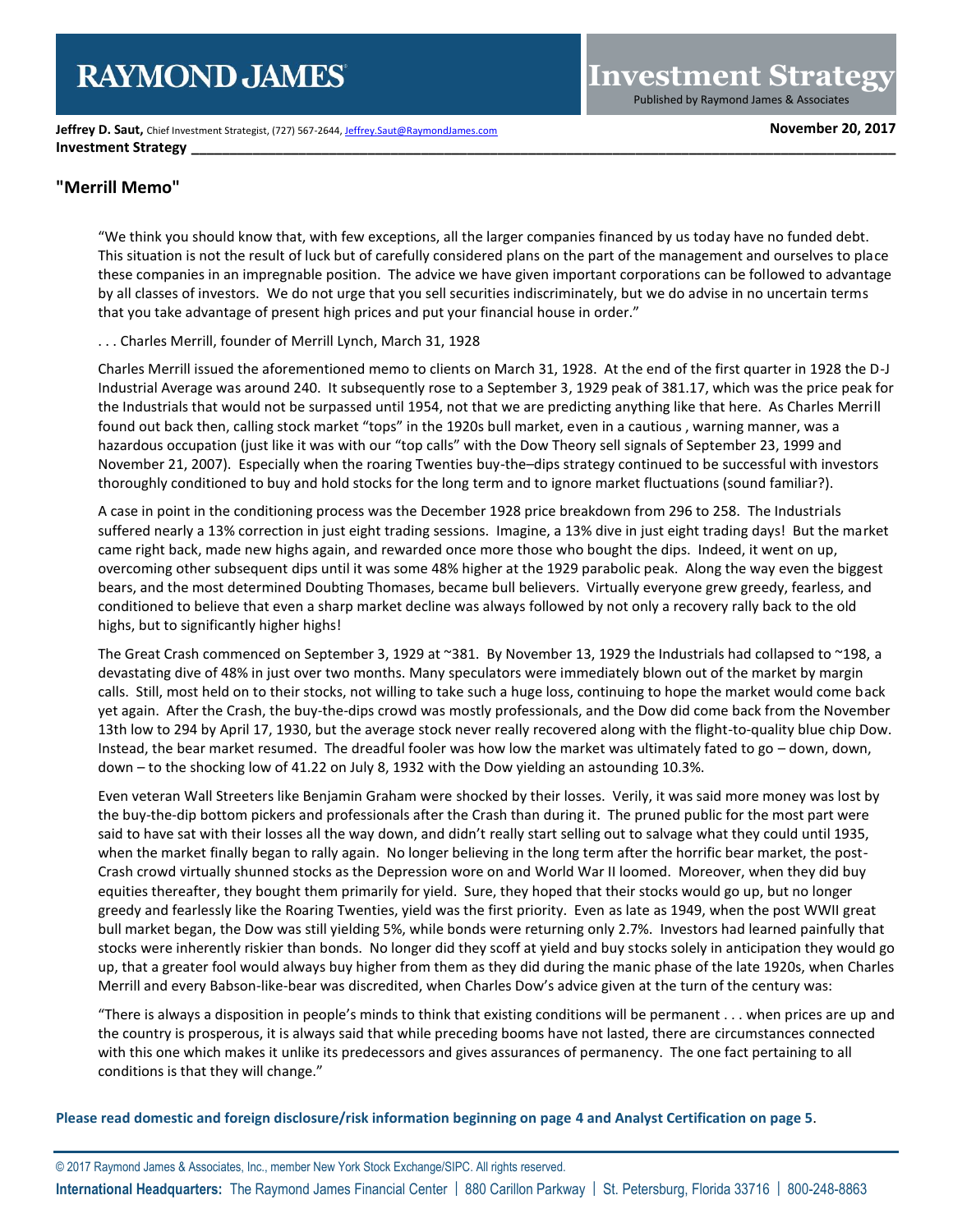To put it simply, as yet another discredited bear recently said, "You always forget how hot it gets in the summer and how cold it gets in the winter!"

Now we are not saying the current market environment is going to end up like the 1920s, but we do want you to note on a short-term trading basis the momentum monkeys, the buy-the-dips, yield ignoring, always-recovering-to higher-highs, greedover-fear characteristics continue to suggest caution in the short run. That is consistent with our intermediate-term model that flipped negative in August. More recently there have been other cautionary readings from the Hindenburg Omen and the Titanic Syndrome. Both of those technical indicators have registered sell signals. The first did so last Tuesday (11/14/17) and the second on Wednesday (11/8/17).

Clearly we continue to believe that nobody can consistently "time" the stock market. But, if you listen to the message of the market you can certainly decide whether you should be playing the markets "hard," or not so hard. Indeed, as Benjamin Graham wrote, "The essence of investment management is the management of risks, not the management of returns." To be sure, the concept of "limiting losses" is one of the traits successful investors possess. The importance of staying invested and limiting losses can be seen in the attendant chart (see page 3). Studying the chart, one should think about the fact that the S&P 500 recently broke the record for the longest streak of days without having a 3% pullback. Accordingly, investors and financial advisors are somewhat skittish about committing capital to equities currently. To this point, we met with Cougar Global Investment's portfolio managers, namely Abe Sheikh and Susanne Alexander, last week. Cougar Global is a wholly owned affiliate of Raymond James and has a unique definition of risk, based on the probability of losing money rather than volatility (post Modern Portfolio Theory). They are a global tactical asset allocator with a macroeconomic-driven investment process. We liked their investment model because it tends to be risk adverse. You can see their investment philosophy and portfolio[s here.](http://www.cougarglobal.com/)

**The call for this week**: As one savvy seer said a long time ago, "Only fools and liars buy at exact bottoms and sell at exact tops!" So you have to develop a staying-alive, staying-liquid philosophy on Wall Street. Allow yourself to be wrong with your opinion, but don't allow yourself to stay wrong with your money. Manifestly, despite our near/intermediate-term caution we have still been able to find a number of stocks to buy within the Raymond James research universe. We continue to invest and trade accordingly. This morning at 5:00 a.m. the S&P futures are flat (-1.75) despite the bad news out of Germany and China. There is a triple bottom at 2566 and last Wednesday's low of 2557 is important support, while the October low of 2544 is critical support.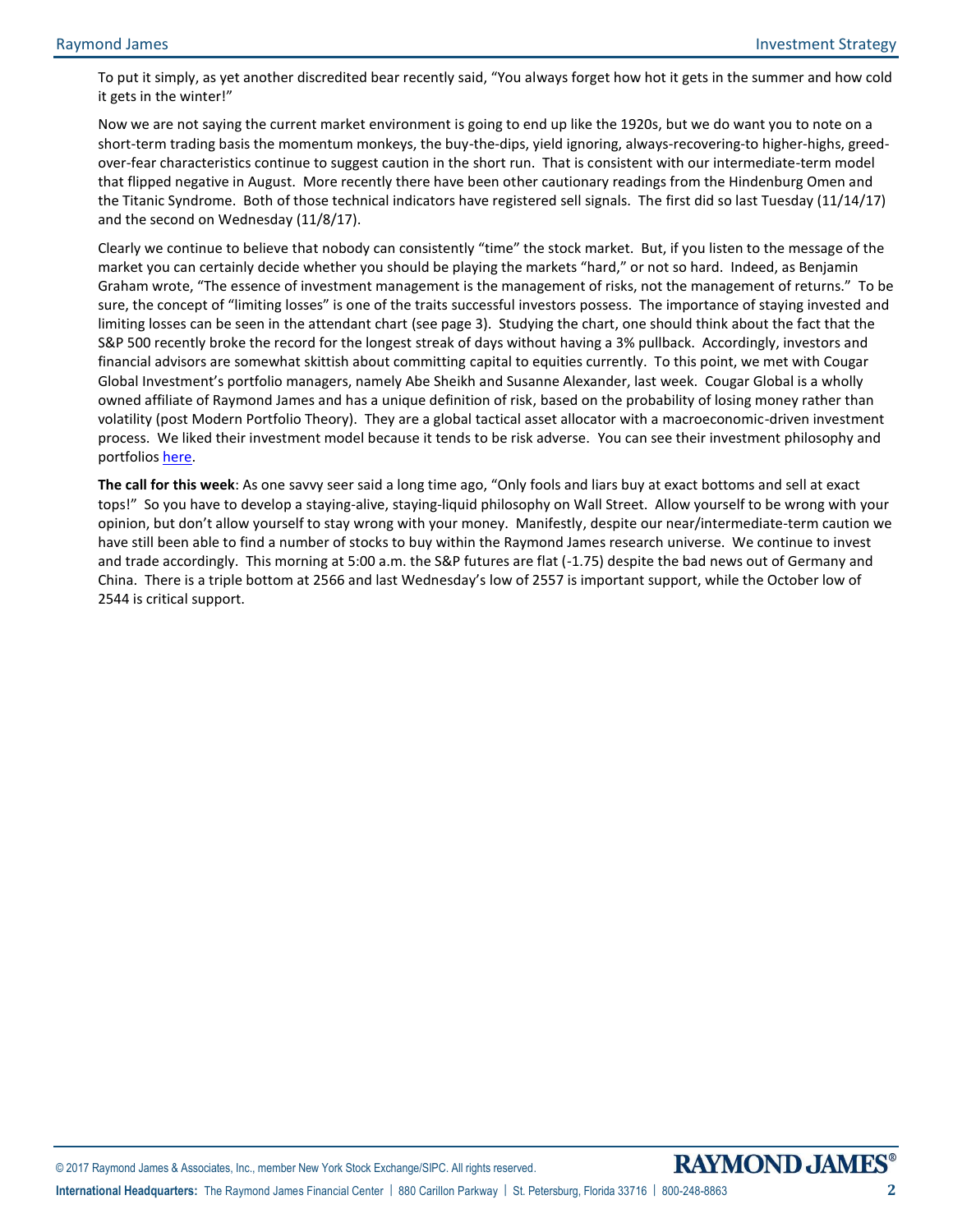#### **Chart 1**



Source: J.P. Morgan Asset Management.

Source. J.F. morgan maser management.<br>1945 March March March March March March March States (J.P. Morgan's Long Term Capital Markets Assumptions; projected Bond return is<br>1948ed on assumption for U.S. aggregate bonds; proj

J.P.Morgan Asset Management

## J.P. Morgan Asset Management - Risks & disclosures

#### $GTM - U.S.$ 71

The Market Insights program provides comprehensive data and commentary on global markets without reference to products. Designed as a tool to help clients understand the markets and support investment decision-making, the program explores the implications of current economic data and changing market conditions

This document is a general communication being provided for informational purposes only. It is educational in nature and not designed to be taken as advice or a recommendation for any specific investment product, strategy, investing in any securities or products. In addition, users should make an independent assessment of the legal, regulatory, tax, credit, and accounting implications and determine, together with their own professional<br>advis figures, opinions or investment techniques and strategies set out are for information purposes only, based on certain assumptions and current market conditions and are subject to change without prior notice. All<br>informatio involves risks, the value of investments and the income from them may fluctuate in accordance with market conditions and taxation agreements and investors may not get back the full amount invested. Both past performance and vields is not a reliable indicator of current and future results.

U.P. Morgan Asset Management is the brand name for the asset management business of JPMorgan Chase & Co. and its affiliates worldwide. This communication is issued by the following entities: in the United Kingdom by JPMorg J.P. Morgan S.A.; in Canada for institutional clients' use only by JPMorgan Asset Management (Canada) Inc., and in the United States by JPMorgan Distribution Services Inc. and J.P. Morgan Institutional Investments, Inc., both members of FINRA/SIPC.; and J.P. Morgan Investment Management Inc.

In APAC, distribution is for Hong Kong, Taiwan, Japan and Singapore. For all other countries in APAC, to intended recipients only.

Copyright 2017 JPMorgan Chase & Co. All rights reserved

Prepared by: Samantha M. Azzarello, Gabriela D. Santos, Alexander W. Dryden, David M. Lebovitz, Abigail D. Yoder, John C. Manley, Jordan K. Jackson, Tyler J. Voigt and David P. Kelly.

Unless otherwise stated, all data are as of September 30, 2017 or most recently available.

Guide to the Markets - U.S.

JP-LITTLEBOOK | 0903c02a81c1da5b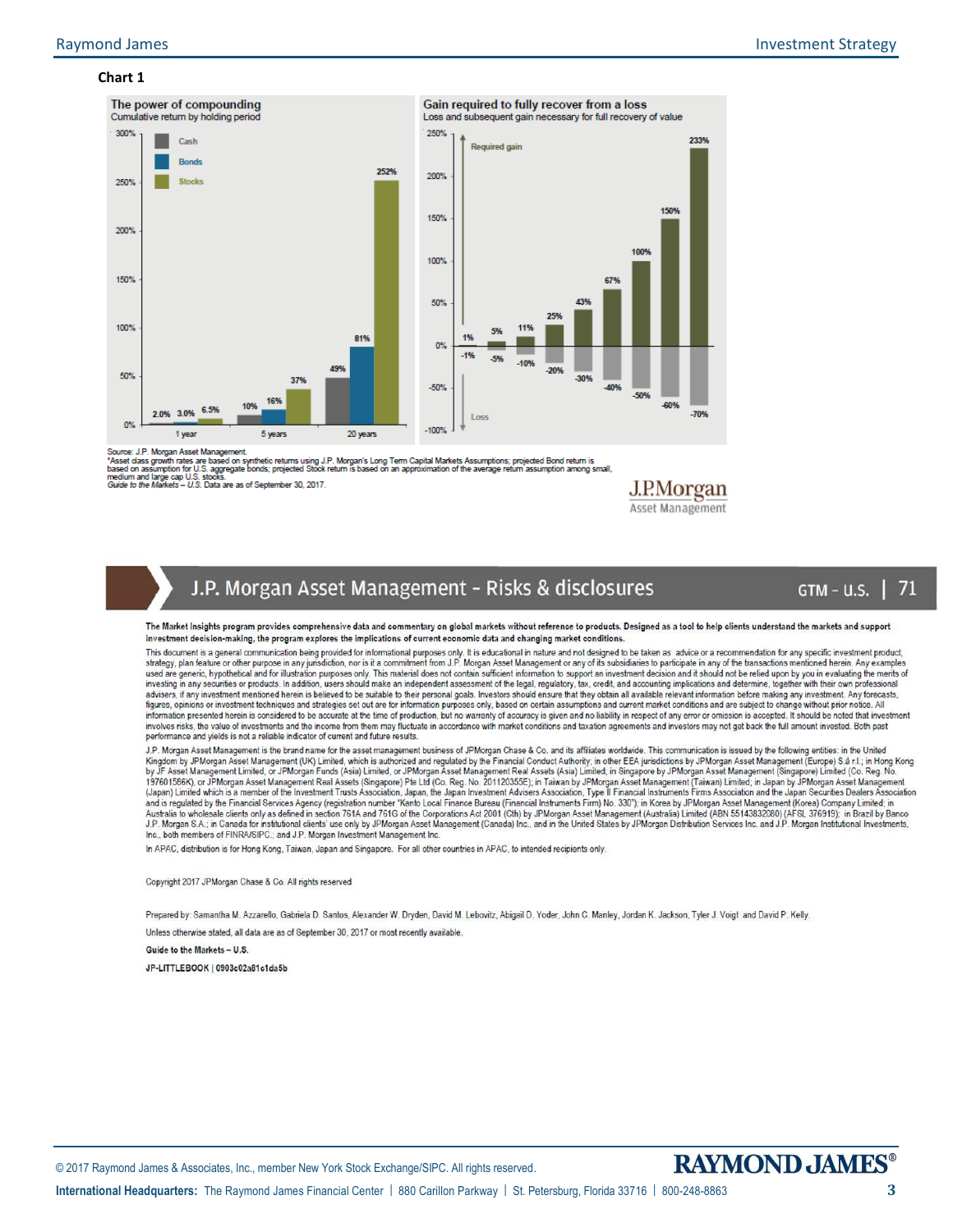#### **Important Investor Disclosures**

Raymond James & Associates (RJA) is a FINRA member firm and is responsible for the preparation and distribution of research created in the United States. Raymond James & Associates is located at The Raymond James Financial Center, 880 Carillon Parkway, St. Petersburg, FL 33716, (727) 567-1000. Non-U.S. affiliates, which are not FINRA member firms, include the following entities that are responsible for the creation and distribution of research in their respective areas: in Canada, Raymond James Ltd. (RJL), Suite 2100, 925 West Georgia Street, Vancouver, BC V6C 3L2, (604) 659-8200; in Europe, Raymond James Euro Equities SAS (also trading as Raymond James International), 40, rue La Boetie, 75008, Paris, France, +33 1 45 64 0500, and Raymond James Financial International Ltd., Broadwalk House, 5 Appold Street, London, England EC2A 2AG, +44 203 798 5600.

This document is not directed to, or intended for distribution to or use by, any person or entity that is a citizen or resident of or located in any locality, state, country, or other jurisdiction where such distribution, publication, availability or use would be contrary to law or regulation. The securities discussed in this document may not be eligible for sale in some jurisdictions. This research is not an offer to sell or the solicitation of an offer to buy any security in any jurisdiction where such an offer or solicitation would be illegal. It does not constitute a personal recommendation or take into account the particular investment objectives, financial situations, or needs of individual clients. Past performance is not a guide to future performance, future returns are not guaranteed, and a loss of original capital may occur. **Investors should consider this report as only a single factor in making their investment decision.**

For clients in the United States: Any foreign securities discussed in this report are generally not eligible for sale in the U.S. unless they are listed on a U.S. exchange. This report is being provided to you for informational purposes only and does not represent a solicitation for the purchase or sale of a security in any state where such a solicitation would be illegal. Investing in securities of issuers organized outside of the U.S., including ADRs, may entail certain risks. The securities of non-U.S. issuers may not be registered with, nor be subject to the reporting requirements of, the U.S. Securities and Exchange Commission. There may be limited information available on such securities. Investors who have received this report may be prohibited in certain states or other jurisdictions from purchasing the securities mentioned in this report. Please ask your Financial Advisor for additional details and to determine if a particular security is eligible for purchase in your state.

The information provided is as of the date above and subject to change, and it should not be deemed a recommendation to buy or sell any security. Certain information has been obtained from third-party sources we consider reliable, but we do not guarantee that such information is accurate or complete. Persons within the Raymond James family of companies may have information that is not available to the contributors of the information contained in this publication. Raymond James, including affiliates and employees, may execute transactions in the securities listed in this publication that may not be consistent with the ratings appearing in this publication.

Raymond James ("RJ") research reports are disseminated and available to RJ's retail and institutional clients simultaneously via electronic publication to RJ's internal proprietary websites [\(RJ Investor Access](https://urldefense.proofpoint.com/v2/url?u=https-3A__investoraccess.rjf.com_&d=CwMFAg&c=Od00qP2XTg0tXf_H69-T2w&r=rNefLiWFkSilhqVDo70w43i53TsltTjCWk3T7beArK4&m=PC3IXwh9yes797fhP8lxVmKOzaJCoi7yXoDL8EwSFBo&s=y3WQdEai7OJL0j0ejHq1auUdg8kPQfDCBMkmD2HMOkE&e=) [& RJ Capital Markets\)](https://urldefense.proofpoint.com/v2/url?u=https-3A__www.rjcapitalmarkets.com_Logon_Index&d=CwMFAg&c=Od00qP2XTg0tXf_H69-T2w&r=rNefLiWFkSilhqVDo70w43i53TsltTjCWk3T7beArK4&m=PC3IXwh9yes797fhP8lxVmKOzaJCoi7yXoDL8EwSFBo&s=mLGRTdxZ5EwPQ9maeBsF0fvXad1Tt0SL_21LNPN2LVA&e=). Not all research reports are directly distributed to clients or third-party aggregators. Certain research reports may only be disseminated on RJ's internal proprietary websites; however such research reports will not contain estimates or changes to earnings forecasts, target price, valuation, or investment or suitability rating. Individual Research Analysts may also opt to circulate published research to one or more clients electronically. This electronic communication distribution is discretionary and is done only after the research has been publically disseminated via RJ's internal proprietary websites. The level and types of communications provided by Research Analysts to clients may vary depending on various factors including, but not limited to, the client's individual preference as to the frequency and manner of receiving communications from Research Analysts. For research reports, models, or other data available on a particular security, please contact your RJ Sales Representative or visit [RJ Investor Access](https://urldefense.proofpoint.com/v2/url?u=https-3A__investoraccess.rjf.com_&d=CwMFAg&c=Od00qP2XTg0tXf_H69-T2w&r=rNefLiWFkSilhqVDo70w43i53TsltTjCWk3T7beArK4&m=PC3IXwh9yes797fhP8lxVmKOzaJCoi7yXoDL8EwSFBo&s=y3WQdEai7OJL0j0ejHq1auUdg8kPQfDCBMkmD2HMOkE&e=) o[r RJ Capital Markets.](https://urldefense.proofpoint.com/v2/url?u=https-3A__www.rjcapitalmarkets.com_Logon_Index&d=CwMFAg&c=Od00qP2XTg0tXf_H69-T2w&r=rNefLiWFkSilhqVDo70w43i53TsltTjCWk3T7beArK4&m=PC3IXwh9yes797fhP8lxVmKOzaJCoi7yXoDL8EwSFBo&s=mLGRTdxZ5EwPQ9maeBsF0fvXad1Tt0SL_21LNPN2LVA&e=)

Links to third-party websites are being provided for information purposes only. Raymond James is not affiliated with and does not endorse, authorize, or sponsor any of the listed websites or their respective sponsors. Raymond James is not responsible for the content of any third-party website or the collection or use of information regarding any website's users and/or members.

Additional information is available on request.

#### **Analyst Information**

**Registration of Non-U.S. Analysts:** The analysts listed on the front of this report who are not employees of Raymond James & Associates, Inc., are not registered/qualified as research analysts under FINRA rules, are not associated persons of Raymond James & Associates, Inc., and are not subject to FINRA Rule 2241 restrictions on communications with covered companies, public companies, and trading securities held by a research analyst account.

**Analyst Holdings and Compensation:** Equity analysts and their staffs at Raymond James are compensated based on a salary and bonus system. Several factors enter into the bonus determination including quality and performance of research product, the analyst's success in rating stocks versus an industry index, and support effectiveness to trading and the retail and institutional sales forces. Other factors may include but are not limited to: overall ratings from internal (other than investment banking) or external parties and the general productivity and revenue generated in covered stocks.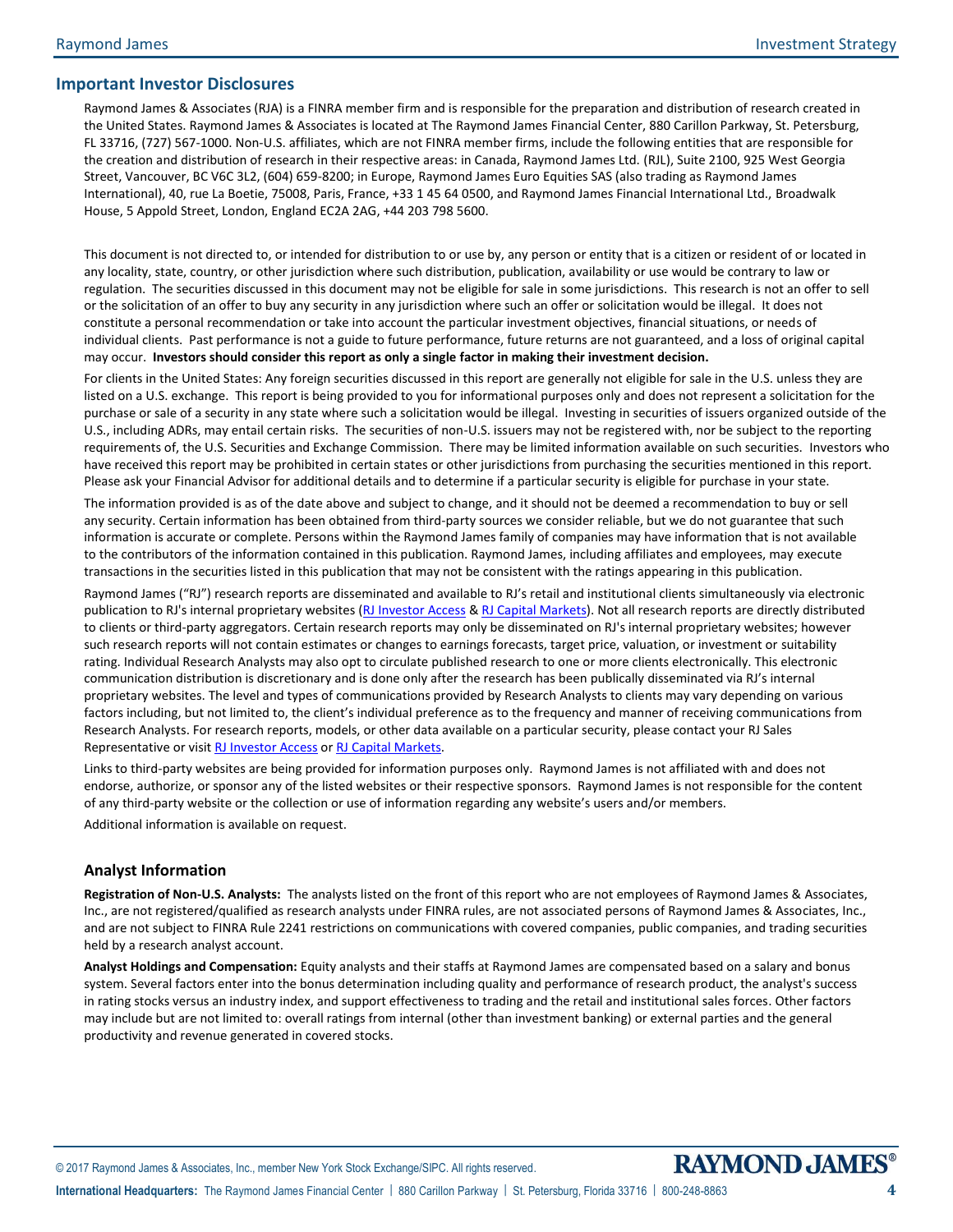The views expressed in this report accurately reflect the personal views of the analyst(s) covering the subject securities. No part of said person's compensation was, is, or will be directly or indirectly related to the specific recommendations or views contained in this research report. In addition, said analyst has not received compensation from any subject company in the last 12 months.

#### **Ratings and Definitions**

#### **Raymond James & Associates (U.S.) definitions**

**Strong Buy (SB1)** Expected to appreciate, produce a total return of at least 15%, and outperform the S&P 500 over the next six to 12 months. For higher yielding and more conservative equities, such as REITs and certain MLPs, a total return of at least 15% is expected to be realized over the next 12 months.

**Outperform (MO2)** Expected to appreciate and outperform the S&P 500 over the next 12-18 months. For higher yielding and more conservative equities, such as REITs and certain MLPs, an Outperform rating is used for securities where we are comfortable with the relative safety of the dividend and expect a total return modestly exceeding the dividend yield over the next 12-18 months.

**Market Perform (MP3)** Expected to perform generally in line with the S&P 500 over the next 12 months.

**Underperform (MU4)** Expected to underperform the S&P 500 or its sector over the next six to 12 months and should be sold. **Suspended (S)** The rating and price target have been suspended temporarily. This action may be due to market events that made coverage impracticable, or to comply with applicable regulations or firm policies in certain circumstances, including when Raymond James may be providing investment banking services to the company. The previous rating and price target are no longer in effect for this security and should not be relied upon.

#### **Raymond James Ltd. (Canada) definitions**

**Strong Buy (SB1)** The stock is expected to appreciate and produce a total return of at least 15% and outperform the S&P/TSX Composite Index over the next six months.

**Outperform (MO2)** The stock is expected to appreciate and outperform the S&P/TSX Composite Index over the next twelve months.

**Market Perform (MP3)** The stock is expected to perform generally in line with the S&P/TSX Composite Index over the next twelve months and is potentially a source of funds for more highly rated securities.

**Underperform (MU4)** The stock is expected to underperform the S&P/TSX Composite Index or its sector over the next six to twelve months and should be sold.

#### **Raymond James Europe (Raymond James Euro Equities SAS & Raymond James Financial International Limited) rating definitions**

**Strong Buy (1)** Expected to appreciate, produce a total return of at least 15%, and outperform the Stoxx 600 over the next 6 to 12 months. **Outperform (2)** Expected to appreciate and outperform the Stoxx 600 over the next 12 months.

**Market Perform (3)** Expected to perform generally in line with the Stoxx 600 over the next 12 months.

**Underperform (4)** Expected to underperform the Stoxx 600 or its sector over the next 6 to 12 months.

**Suspended (S)** The rating and target price have been suspended temporarily. This action may be due to market events that made coverage impracticable, or to comply with applicable regulations or firm policies in certain circumstances, including when Raymond James may be providing investment banking services to the company. The previous rating and target price are no longer in effect for this security and should not be relied upon.

In transacting in any security, investors should be aware that other securities in the Raymond James research coverage universe might carry a higher or lower rating. Investors should feel free to contact their Financial Advisor to discuss the merits of other available investments.

#### **Rating Distributions**

|                                        | <b>Coverage Universe Rating Distribution*</b> |            |                  | <b>Investment Banking Distribution</b> |            |                  |
|----------------------------------------|-----------------------------------------------|------------|------------------|----------------------------------------|------------|------------------|
|                                        | <b>RJA</b>                                    | <b>RJL</b> | <b>RJEE/RJFI</b> | <b>RJA</b>                             | <b>RJL</b> | <b>RJEE/RJFI</b> |
| <b>Strong Buy and Outperform (Buy)</b> | 52%                                           | 68%        | 52%              | 23%                                    | 44%        | 0%               |
| <b>Market Perform (Hold)</b>           | 43%                                           | 29%        | 35%              | 12%                                    | 23%        | 0%               |
| Underperform (Sell)                    | 5%                                            | 3%         | 13%              | 9%                                     | 17%        | 0%               |

\* Columns may not add to 100% due to rounding.

#### **Suitability Ratings (SR)**

**Medium Risk/Income (M/INC)** Lower to average risk equities of companies with sound financials, consistent earnings, and dividend yields above that of the S&P 500. Many securities in this category are structured with a focus on providing a consistent dividend or return of capital.

**Medium Risk/Growth (M/GRW)** Lower to average risk equities of companies with sound financials, consistent earnings growth, the potential for long-term price appreciation, a potential dividend yield, and/or share repurchase program.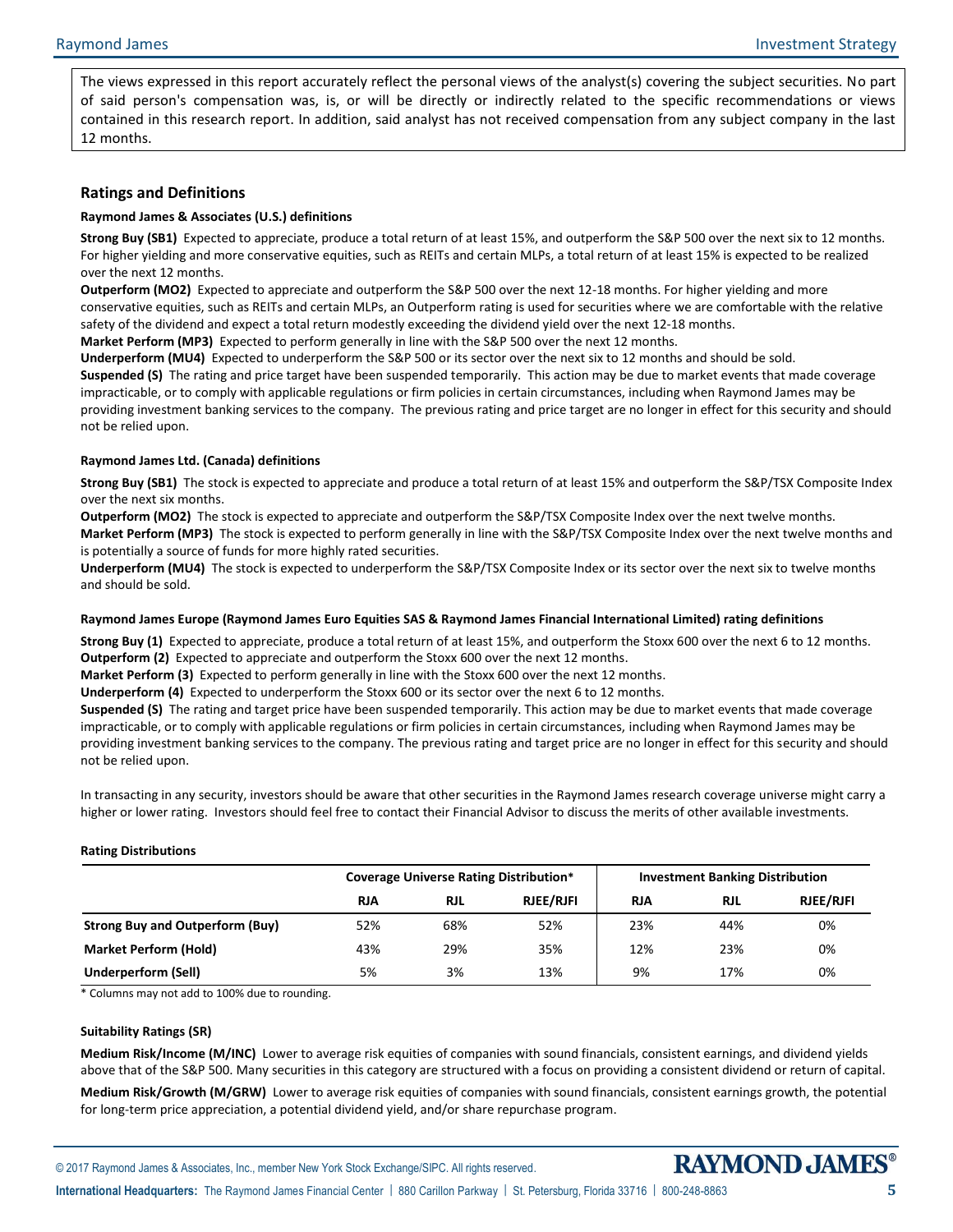**High Risk/Income (H/INC)** Medium to higher risk equities of companies that are structured with a focus on providing a meaningful dividend but may face less predictable earnings (or losses), more leveraged balance sheets, rapidly changing market dynamics, financial and competitive issues, higher price volatility (beta), and potential risk of principal. Securities of companies in this category may have a less predictable income stream from dividends or distributions of capital.

**High Risk/Growth (H/GRW)** Medium to higher risk equities of companies in fast growing and competitive industries, with less predictable earnings (or losses), more leveraged balance sheets, rapidly changing market dynamics, financial or legal issues, higher price volatility (beta), and potential risk of principal.

**High Risk/Speculation (H/SPEC)** High risk equities of companies with a short or unprofitable operating history, limited or less predictable revenues, very high risk associated with success, significant financial or legal issues, or a substantial risk/loss of principal.

#### **Raymond James Relationship Disclosures**

Raymond James expects to receive or intends to seek compensation for investment banking services from the subject companies in the next three months.

#### **Stock Charts, Target Prices, and Valuation Methodologies**

**Valuation Methodology:** The Raymond James methodology for assigning ratings and target prices includes a number of qualitative and quantitative factors including an assessment of industry size, structure, business trends and overall attractiveness; management effectiveness; competition; visibility; financial condition, and expected total return, among other factors. These factors are subject to change depending on overall economic conditions or industry- or company-specific occurrences. Only stocks rated Strong Buy (SB1) or Outperform (MO2) have target prices and thus valuation methodologies.

**Target Prices:** The information below indicates target price and rating changes for the subject companies included in this research.

#### **Risk Factors**

**General Risk Factors:** Following are some general risk factors that pertain to the businesses of the subject companies and the projected target prices and recommendations included on Raymond James research: (1) Industry fundamentals with respect to customer demand or product / service pricing could change and adversely impact expected revenues and earnings; (2) Issues relating to major competitors or market shares or new product expectations could change investor attitudes toward the sector or this stock; (3) Unforeseen developments with respect to the management, financial condition or accounting policies or practices could alter the prospective valuation; or (4) External factors that affect the U.S. economy, interest rates, the U.S. dollar or major segments of the economy could alter investor confidence and investment prospects. International investments involve additional risks such as currency fluctuations, differing financial accounting standards, and possible political and economic instability.

**Additional Risk and Disclosure information, as well as more information on the Raymond James rating system and suitability categories, is available at [rjcapitalmarkets.com/Disclosures/index](http://www.rjcapitalmarkets.com/Disclosures/index). Copies of research or Raymond James' summary policies relating to research analyst independence can be obtained by contacting any Raymond James & Associates or Raymond James Financial Services office (please se[e raymondjames.com](http://www.raymondjames.com/) for office locations) or by calling 727-567-1000, toll free 800-237-5643 or sending a written request to the Equity Research Library, Raymond James & Associates, Inc., Tower 3, 6th Floor, 880 Carillon Parkway, St. Petersburg, FL 33716.**

**Simple Moving Average (SMA)** - A simple, or arithmetic, moving average is calculated by adding the closing price of the security for a number of time periods and then dividing this total by the number of time periods.

**Exponential Moving Average (EMA)** - A type of moving average that is similar to a simple moving average, except that more weight is given to the latest data.

**Relative Strength Index (RSI)** - The Relative Strength Index is a technical momentum indicator that compares the magnitude of recent gains to recent losses in an attempt to determine overbought and oversold conditions of an asset.

International securities involve additional risks such as currency fluctuations, differing financial accounting standards, and possible political and economic instability. These risks are greater in emerging markets.

Small-cap stocks generally involve greater risks. Dividends are not guaranteed and will fluctuate. Past performance may not be indicative of future results.